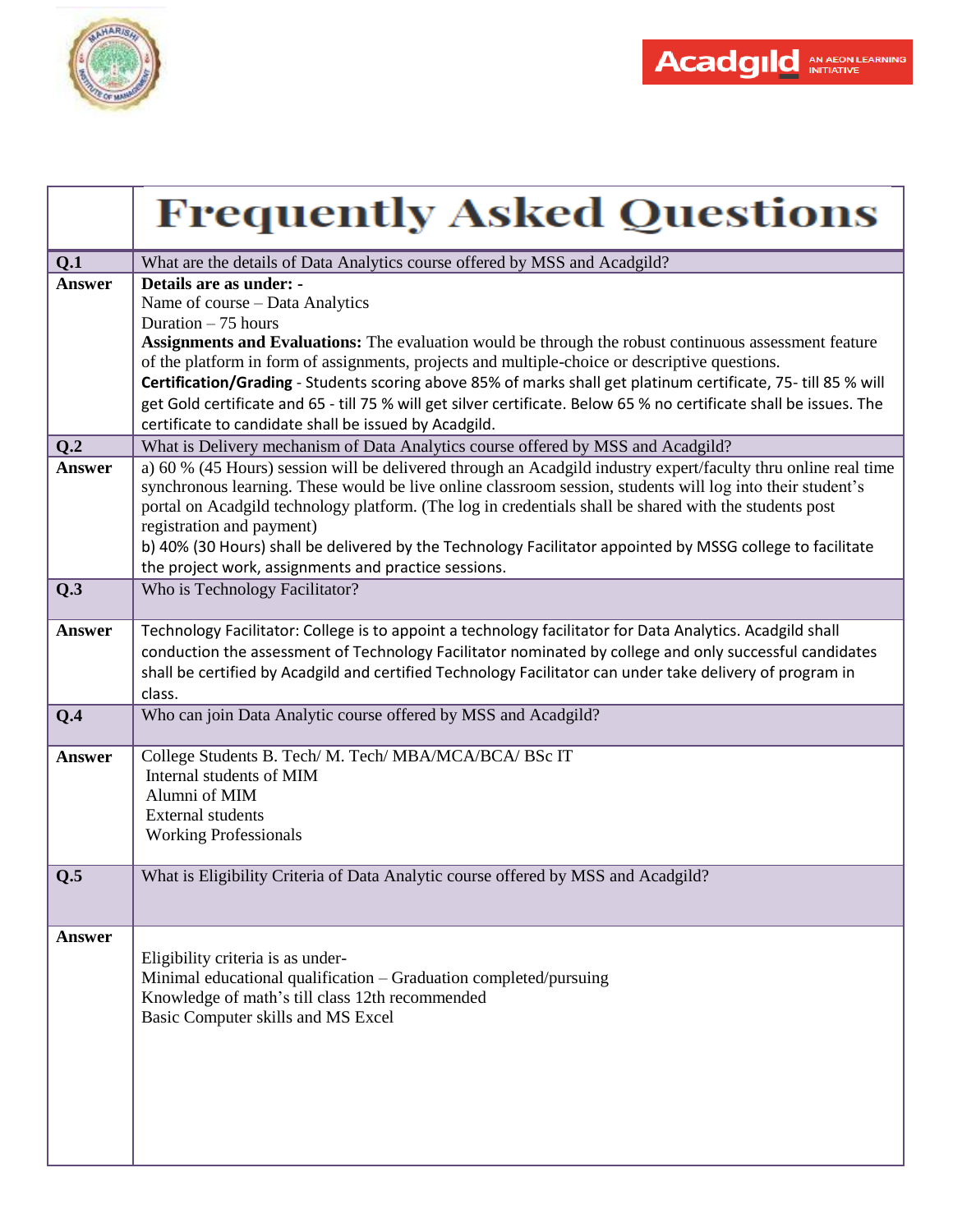

| Q.6           | What are key highlights of Data Analytic course offered by MSS and Acadgild?                               |                                                                                                                                                                                                      |                   |                                                                                                                 |  |
|---------------|------------------------------------------------------------------------------------------------------------|------------------------------------------------------------------------------------------------------------------------------------------------------------------------------------------------------|-------------------|-----------------------------------------------------------------------------------------------------------------|--|
| <b>Answer</b> | Analytics for all                                                                                          |                                                                                                                                                                                                      |                   |                                                                                                                 |  |
|               | Programming                                                                                                |                                                                                                                                                                                                      |                   |                                                                                                                 |  |
|               | Learn latest technologies - R, Excel and Tableau                                                           |                                                                                                                                                                                                      |                   |                                                                                                                 |  |
|               | Real time Industry projects                                                                                |                                                                                                                                                                                                      |                   |                                                                                                                 |  |
|               | Blended real time synchronous Learning                                                                     |                                                                                                                                                                                                      |                   |                                                                                                                 |  |
|               | Learn with fun - Gamified experience                                                                       |                                                                                                                                                                                                      |                   |                                                                                                                 |  |
|               | State of Art Technology platform for enhanced Learning experience                                          |                                                                                                                                                                                                      |                   |                                                                                                                 |  |
|               | Best mentors from Industry                                                                                 |                                                                                                                                                                                                      |                   |                                                                                                                 |  |
|               | Easy payment options                                                                                       |                                                                                                                                                                                                      |                   |                                                                                                                 |  |
|               | <b>International Certification</b>                                                                         |                                                                                                                                                                                                      |                   |                                                                                                                 |  |
|               | <b>Placement Assistance</b>                                                                                |                                                                                                                                                                                                      |                   |                                                                                                                 |  |
|               | 24 X 7 Technical Support                                                                                   |                                                                                                                                                                                                      |                   |                                                                                                                 |  |
|               |                                                                                                            |                                                                                                                                                                                                      |                   |                                                                                                                 |  |
| Q.7           | What are the career opportunities of Data Analytic course offered by MSS and Acadgild?                     |                                                                                                                                                                                                      |                   |                                                                                                                 |  |
|               |                                                                                                            |                                                                                                                                                                                                      |                   |                                                                                                                 |  |
| <b>Answer</b> | Careers Opportunities are-                                                                                 |                                                                                                                                                                                                      |                   |                                                                                                                 |  |
|               | Analytics Consultant,                                                                                      |                                                                                                                                                                                                      |                   |                                                                                                                 |  |
|               | Data Analytics                                                                                             |                                                                                                                                                                                                      |                   |                                                                                                                 |  |
|               | BI Manager,                                                                                                |                                                                                                                                                                                                      |                   |                                                                                                                 |  |
|               | Senior Analytics Manager,                                                                                  |                                                                                                                                                                                                      |                   |                                                                                                                 |  |
|               | Sr. Business Analyst                                                                                       |                                                                                                                                                                                                      |                   |                                                                                                                 |  |
| Q.8           | What are the placement opportunities of Data Analytic course offered by MSS and Acadgild?                  |                                                                                                                                                                                                      |                   |                                                                                                                 |  |
| <b>Answer</b> | Data Analytics is the what the industry is asking for these days and it is predicted that there would be a |                                                                                                                                                                                                      |                   |                                                                                                                 |  |
|               | demand for 7 lac Data Analysts by 2020. Last year 17,000 jobs were for freshers in analytics in India      |                                                                                                                                                                                                      |                   |                                                                                                                 |  |
|               | What are the demand for Data Analytic course offered by MSS and Acadgild?                                  |                                                                                                                                                                                                      |                   |                                                                                                                 |  |
| Q.9           |                                                                                                            |                                                                                                                                                                                                      |                   |                                                                                                                 |  |
| Answer        | Demand for Data Analysts would be from most IT and It Services companies including Financial, Financial    |                                                                                                                                                                                                      |                   |                                                                                                                 |  |
|               |                                                                                                            |                                                                                                                                                                                                      |                   | services etc. Since most industry verticals are entering analytics the trend is fast influencing every them and |  |
|               |                                                                                                            |                                                                                                                                                                                                      |                   |                                                                                                                 |  |
|               |                                                                                                            | thereby demand for resources are increasing year on year in all industry verticals.<br>On successful completion of a course Platinum certificate holders can start with a salary of Rs. 2,50,000/- ~ |                   |                                                                                                                 |  |
|               | Rs. 4,00,000/- in the industry.                                                                            |                                                                                                                                                                                                      |                   |                                                                                                                 |  |
| Q.10          | What are the course details of Data Analytic course offered by MSS and Acadgild?                           |                                                                                                                                                                                                      |                   |                                                                                                                 |  |
| <b>Answer</b> |                                                                                                            |                                                                                                                                                                                                      |                   |                                                                                                                 |  |
|               |                                                                                                            |                                                                                                                                                                                                      |                   |                                                                                                                 |  |
|               | <b>Course</b>                                                                                              | <b>Total Duration</b>                                                                                                                                                                                | Online session by | <b>Classroom sessions by</b>                                                                                    |  |
|               |                                                                                                            |                                                                                                                                                                                                      | <b>Acadgild</b>   | technology Facilitator                                                                                          |  |
|               |                                                                                                            |                                                                                                                                                                                                      |                   |                                                                                                                 |  |
|               | <b>Data Analytics Course</b>                                                                               | 75 hours                                                                                                                                                                                             | 45 hours          | 30 hours                                                                                                        |  |
|               |                                                                                                            |                                                                                                                                                                                                      |                   |                                                                                                                 |  |
|               |                                                                                                            |                                                                                                                                                                                                      |                   |                                                                                                                 |  |
|               |                                                                                                            |                                                                                                                                                                                                      |                   |                                                                                                                 |  |
|               |                                                                                                            |                                                                                                                                                                                                      |                   |                                                                                                                 |  |
|               |                                                                                                            |                                                                                                                                                                                                      |                   |                                                                                                                 |  |
|               |                                                                                                            |                                                                                                                                                                                                      |                   |                                                                                                                 |  |
|               |                                                                                                            |                                                                                                                                                                                                      |                   |                                                                                                                 |  |

Acadgild AN AEON LEARNING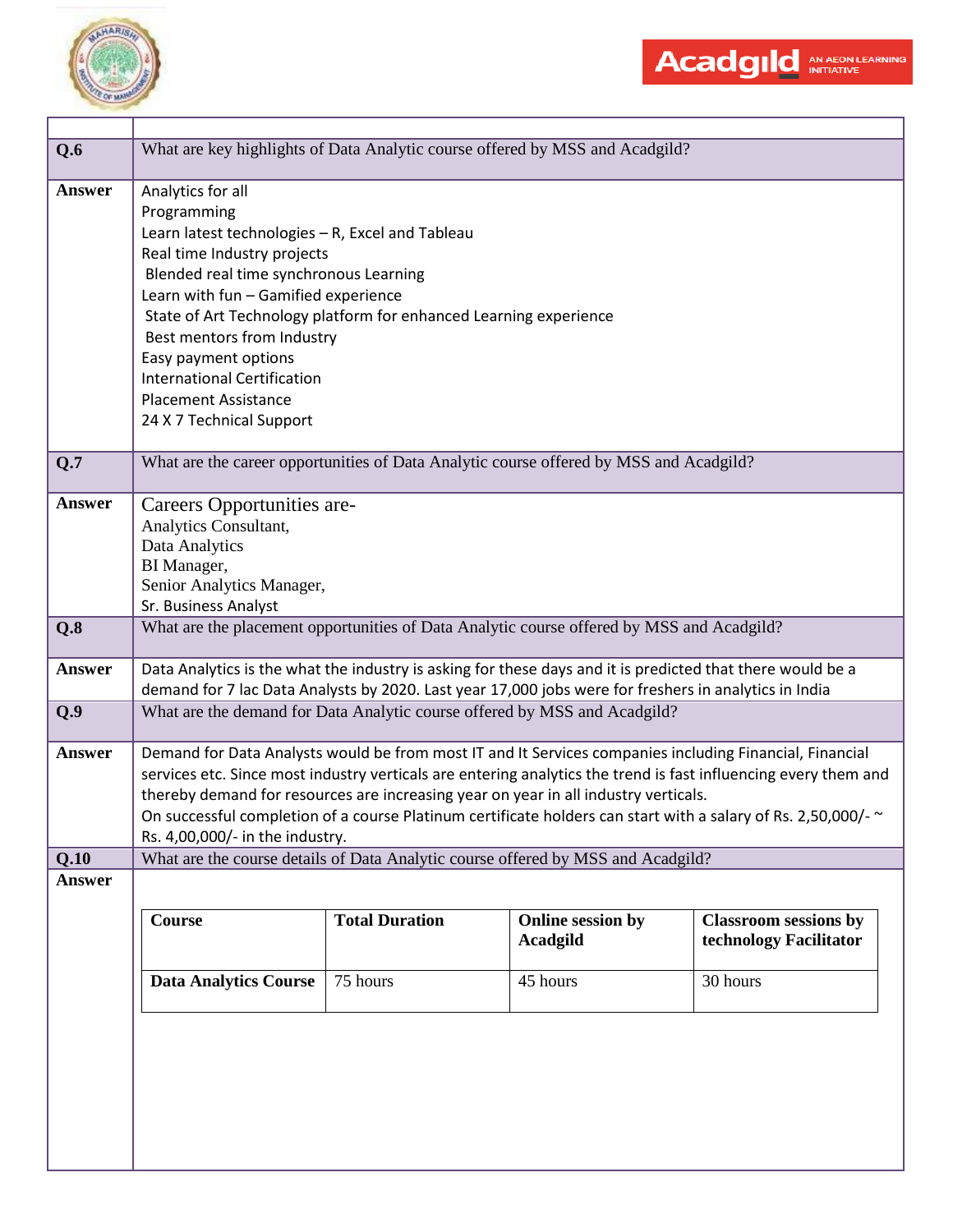

| Q.11          |                                                                                                                                                                                                                                                                                                                                                                                                                                                                                                                                                               |                                                                                                                                                                                                                              | What are the course overview of Data Analytic course offered by MSS and Acadgild?                        |                                                                        |
|---------------|---------------------------------------------------------------------------------------------------------------------------------------------------------------------------------------------------------------------------------------------------------------------------------------------------------------------------------------------------------------------------------------------------------------------------------------------------------------------------------------------------------------------------------------------------------------|------------------------------------------------------------------------------------------------------------------------------------------------------------------------------------------------------------------------------|----------------------------------------------------------------------------------------------------------|------------------------------------------------------------------------|
| <b>Answer</b> | <b>Course</b>                                                                                                                                                                                                                                                                                                                                                                                                                                                                                                                                                 | <b>Total Duration</b>                                                                                                                                                                                                        | Online session by<br><b>ACADGILD</b>                                                                     | <b>Classroom sessions by</b><br>local Technology<br><b>Facilitator</b> |
|               | <b>Data Analytics Course</b>                                                                                                                                                                                                                                                                                                                                                                                                                                                                                                                                  | 75 hours                                                                                                                                                                                                                     | 45 hours                                                                                                 | 30 hours                                                               |
|               | <b>Delivery options</b>                                                                                                                                                                                                                                                                                                                                                                                                                                                                                                                                       |                                                                                                                                                                                                                              |                                                                                                          |                                                                        |
|               | <b>Data Analytics</b>                                                                                                                                                                                                                                                                                                                                                                                                                                                                                                                                         | 2 weeks                                                                                                                                                                                                                      |                                                                                                          |                                                                        |
|               | a) Boot camp                                                                                                                                                                                                                                                                                                                                                                                                                                                                                                                                                  |                                                                                                                                                                                                                              |                                                                                                          |                                                                        |
|               | Week 1                                                                                                                                                                                                                                                                                                                                                                                                                                                                                                                                                        | 6 sessions                                                                                                                                                                                                                   | 4 hours per day                                                                                          | 3 hours per day                                                        |
|               | Week 2                                                                                                                                                                                                                                                                                                                                                                                                                                                                                                                                                        | 5 sessions                                                                                                                                                                                                                   | 4 hours per day                                                                                          | 3 hours per day                                                        |
|               | b) Weekend Batch                                                                                                                                                                                                                                                                                                                                                                                                                                                                                                                                              | 2 months                                                                                                                                                                                                                     | 4 hours per day                                                                                          | 4 hours per day                                                        |
|               | 2 days per week                                                                                                                                                                                                                                                                                                                                                                                                                                                                                                                                               | 8 hours per day                                                                                                                                                                                                              |                                                                                                          |                                                                        |
| Q.12          | How do the courses work?                                                                                                                                                                                                                                                                                                                                                                                                                                                                                                                                      |                                                                                                                                                                                                                              |                                                                                                          |                                                                        |
| <b>Answer</b> | Our courses are standardized for quality control and personalized to meet your requirements. As soon as you<br>enroll for a course, our counselor will speak to you regarding your time preferences, skills, and career<br>objectives. You will be assigned to a batch that best suits your profile, and your sessions will start soon<br>thereafter. Most courses have 2 x 2.5 hr. sessions per week and are 8-12 weeks long. They culminate with a<br>capstone project and certification. Gold and Platinum students are eligible for placement assistance. |                                                                                                                                                                                                                              |                                                                                                          |                                                                        |
| Q.13          | How much time would I have to devote to the course every week?                                                                                                                                                                                                                                                                                                                                                                                                                                                                                                |                                                                                                                                                                                                                              |                                                                                                          |                                                                        |
| <b>Answer</b> | Our courses are rigorous so that you can learn as much as possible within a considerably short period. We<br>expect our students to devote at least 10-15 hours every week towards the course.                                                                                                                                                                                                                                                                                                                                                                |                                                                                                                                                                                                                              |                                                                                                          |                                                                        |
| Q.14          | How do I check my progress?                                                                                                                                                                                                                                                                                                                                                                                                                                                                                                                                   |                                                                                                                                                                                                                              |                                                                                                          |                                                                        |
| <b>Answer</b> | mentors and study advisors.                                                                                                                                                                                                                                                                                                                                                                                                                                                                                                                                   |                                                                                                                                                                                                                              | Our dashboards are designed to track progress. Additionally, you will get personalized feedback from our |                                                                        |
| Q.15          | Who are the mentors?                                                                                                                                                                                                                                                                                                                                                                                                                                                                                                                                          |                                                                                                                                                                                                                              |                                                                                                          |                                                                        |
| <b>Answer</b> | passionate about teaching.                                                                                                                                                                                                                                                                                                                                                                                                                                                                                                                                    | Our mentors are top-notch industry professionals with at least 5 years of work experience. You will be taught<br>by the best regardless of which batch you join as all our mentors are experts, who love technology, and are |                                                                                                          |                                                                        |
| Q.16          | Do your courses require prior knowledge of subjects?                                                                                                                                                                                                                                                                                                                                                                                                                                                                                                          |                                                                                                                                                                                                                              |                                                                                                          |                                                                        |
| <b>Answer</b> | Most of our courses are easy to join and cover the basics. Hence, prior knowledge of anything is seldom<br>required. Having said that, any knowledge of the subjects or experience in the field is always a plus.                                                                                                                                                                                                                                                                                                                                             |                                                                                                                                                                                                                              |                                                                                                          |                                                                        |

Acadgild AN AEON LEARNING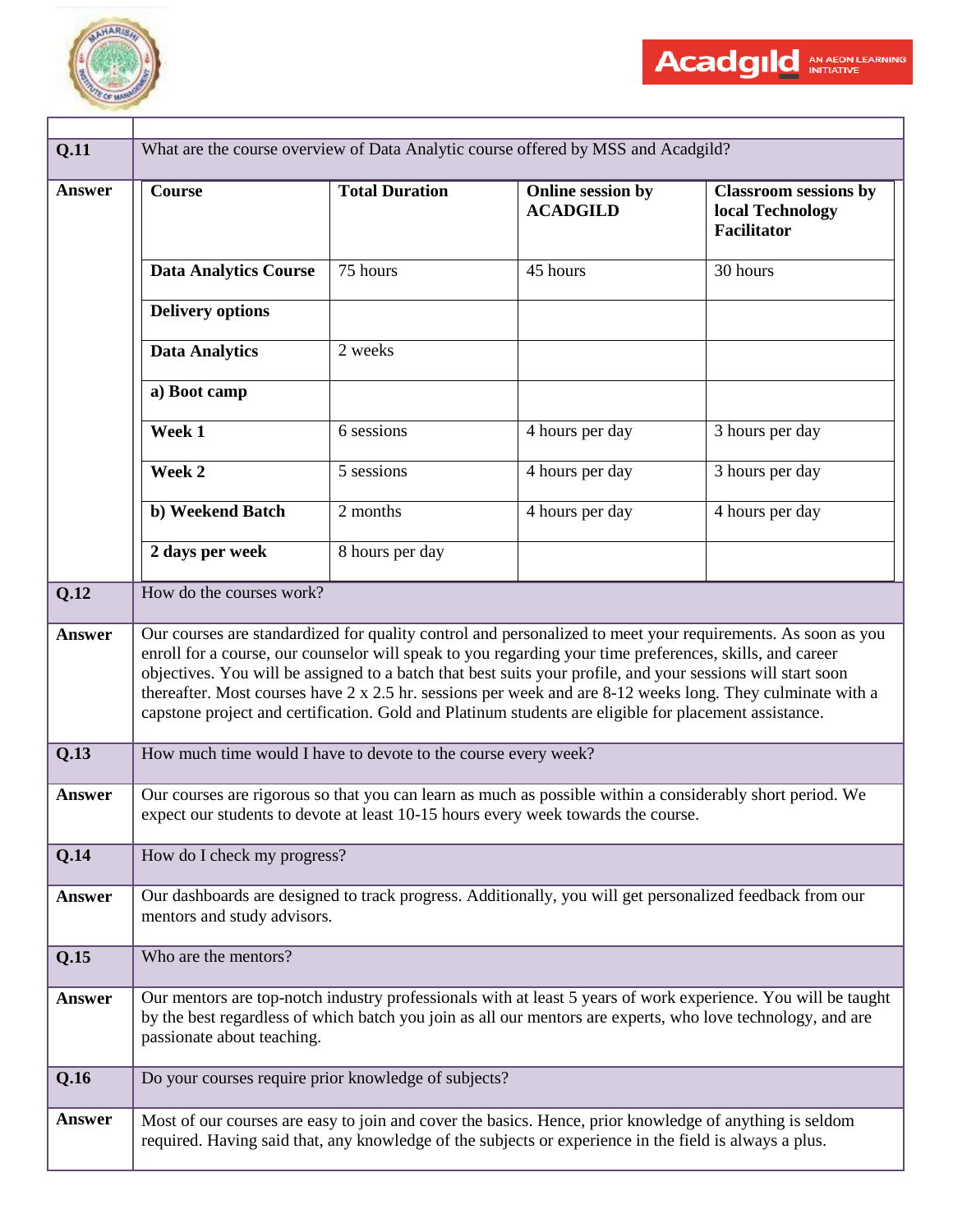

| Q.17          | How can I get a demo of the course?                                                                                                                                                                                                                                                                                                                                    |
|---------------|------------------------------------------------------------------------------------------------------------------------------------------------------------------------------------------------------------------------------------------------------------------------------------------------------------------------------------------------------------------------|
| <b>Answer</b> | You can view a recorded demo session in the Course Overview section. Alternately, you can sign up for a<br>live demo there.                                                                                                                                                                                                                                            |
| Q.18          | What if I miss a class?                                                                                                                                                                                                                                                                                                                                                |
| <b>Answer</b> | All sessions are recorded and uploaded to the course dashboard for you to access at your convenience.                                                                                                                                                                                                                                                                  |
| Q.19          | Will I have to purchase textbooks?                                                                                                                                                                                                                                                                                                                                     |
| <b>Answer</b> | Absolutely not. Our courses are project-based and require you to learn by working more than by reading. You<br>will spend most of your time coding with the help of your mentor, and course materials that will be available<br>to you on the dashboard.                                                                                                               |
| Q.20          | Will I develop my own project while taking this course?                                                                                                                                                                                                                                                                                                                |
| <b>Answer</b> | Yes, you may. Our curriculum is comprehensive and will make you capable to create your own project. Our<br>support staff is also committed to help you along the way. Alternately, you can work on one of the projects in<br>our repertoire to implement what you learn.                                                                                               |
| Q.21          | What do I need to work on the projects and assignments?                                                                                                                                                                                                                                                                                                                |
| <b>Answer</b> | All you need is a laptop, internet connection and passion for the subject you have chosen.                                                                                                                                                                                                                                                                             |
| Q.22          | Will I get a certificate at the end of the course?                                                                                                                                                                                                                                                                                                                     |
| Answer        | Yes, you will get an internationally recognized certificate if you successfully complete the course.                                                                                                                                                                                                                                                                   |
| Q.23          | Do you also conduct examinations?                                                                                                                                                                                                                                                                                                                                      |
| <b>Answer</b> | No, we do not conduct examinations. Our certificates are issued according to the continuous performances in<br>assignments and projects.                                                                                                                                                                                                                               |
| Q.24          | What is Data Visualization using Tableau?                                                                                                                                                                                                                                                                                                                              |
| <b>Answer</b> | Tableau is a Data Visualisation tool that is widely used for Business Intelligence, but it is not limited to it. It<br>helps create interactive graphs and charts, dashboards and worksheets to gain insights.                                                                                                                                                         |
| Q.25          | What if I fall sick or can't keep up with the course?                                                                                                                                                                                                                                                                                                                  |
| <b>Answer</b> | In case you drop out of the course due to a genuine reason, you will have 6 months' time to return to it. You<br>shall be accommodated in the next batch as per the availability. If you fail to return to your training within<br>this period, you will have to start afresh.                                                                                         |
| Q.26          | Tell me more about the Placement Assistance Program.                                                                                                                                                                                                                                                                                                                   |
| <b>Answer</b> | Our placement assistance program offers students one-on-one career counseling, and the chance to work with<br>our corporate partners. Candidates who fulfill the following criteria will be eligible for the program:<br>Scored 75% marks or above (resulting in a Gold or Platinum certificate) in the course.<br>Successfully completed at least 2 quality projects. |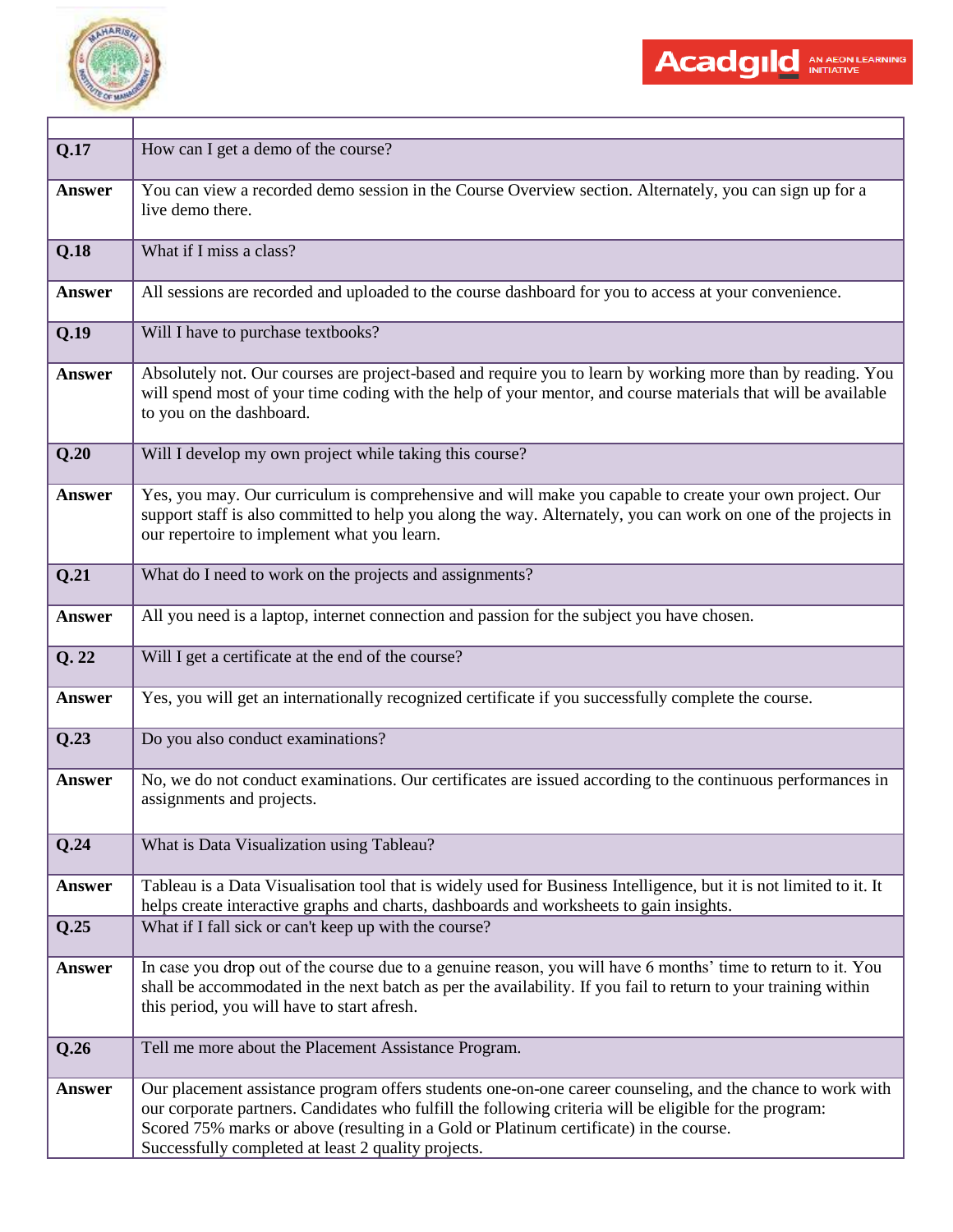

Scored 80% in all the mock technical interviews.

|               | Was never found plagiarizing code.                                                                                                                                                                                                                                 |                                                                                                                                                                                                                                                                                        |  |  |  |
|---------------|--------------------------------------------------------------------------------------------------------------------------------------------------------------------------------------------------------------------------------------------------------------------|----------------------------------------------------------------------------------------------------------------------------------------------------------------------------------------------------------------------------------------------------------------------------------------|--|--|--|
| Q.27          | How can I pay for this course?                                                                                                                                                                                                                                     |                                                                                                                                                                                                                                                                                        |  |  |  |
| Answer        | You can pay after registering for the course. We accept most credit and debit cards. You can also pay via net<br>banking. Our payment portal has an EMI option if you wish to pay in installments.                                                                 |                                                                                                                                                                                                                                                                                        |  |  |  |
| Q.28          | Do you have a refund policy?<br>Yes, we do. We believe in the quality of our courses and are confident that you will not feel the need to ask<br>for a refund. In case you do feel the need, you can request a refund by writing to us<br>at support@acadgild.com. |                                                                                                                                                                                                                                                                                        |  |  |  |
| <b>Answer</b> |                                                                                                                                                                                                                                                                    |                                                                                                                                                                                                                                                                                        |  |  |  |
| Q.29          |                                                                                                                                                                                                                                                                    | If I need any further clarification whom can I contact?                                                                                                                                                                                                                                |  |  |  |
|               | Name of Institute<br>MIMM,                                                                                                                                                                                                                                         | Detail of contact person<br>Mr. Avinash Salgar                                                                                                                                                                                                                                         |  |  |  |
|               | Bengaluru                                                                                                                                                                                                                                                          | Director<br>Mobile-<br>9035309311<br>9611175895<br>Email id-<br>salgar.avinash@gmail.com<br>directormimb@gmail.com<br>Website-<br>, www.maharishiinstituteofmanagement.com<br>www.mimblr.org<br>Address-<br>Maharishi Institute of Master Management<br>Heggadegere Village, Urugapura |  |  |  |
|               | MCEE, Bhopal                                                                                                                                                                                                                                                       | Ramnagar TK, Bengaluru (Karnataka)<br>Prof. Col. T P S Kandra                                                                                                                                                                                                                          |  |  |  |
|               |                                                                                                                                                                                                                                                                    | Director<br>Mobile-<br>9893116731<br>9425303178                                                                                                                                                                                                                                        |  |  |  |
|               |                                                                                                                                                                                                                                                                    | dirmimbhopal@gmail.com<br>Email id-<br>tpskandra@gmail.com<br>Website-<br>www.mimbpl.org<br>, www.maharishiinstitutemanagement.com<br>Maharishi Centre For Educational Excellence<br>Address-<br>Lambakheda, Berasia Road, Bhopal (M.P.)                                               |  |  |  |
|               | MIM, Greater<br>Noida                                                                                                                                                                                                                                              | Mr. Amit katiyar<br>Asst. Registrar<br>Mobile-<br>9956435392<br>Email id-<br>amit.katiyar58@gmail.com<br>mimnoida1995@yahoo.com                                                                                                                                                        |  |  |  |

Acadgild AN AEON LEARNING